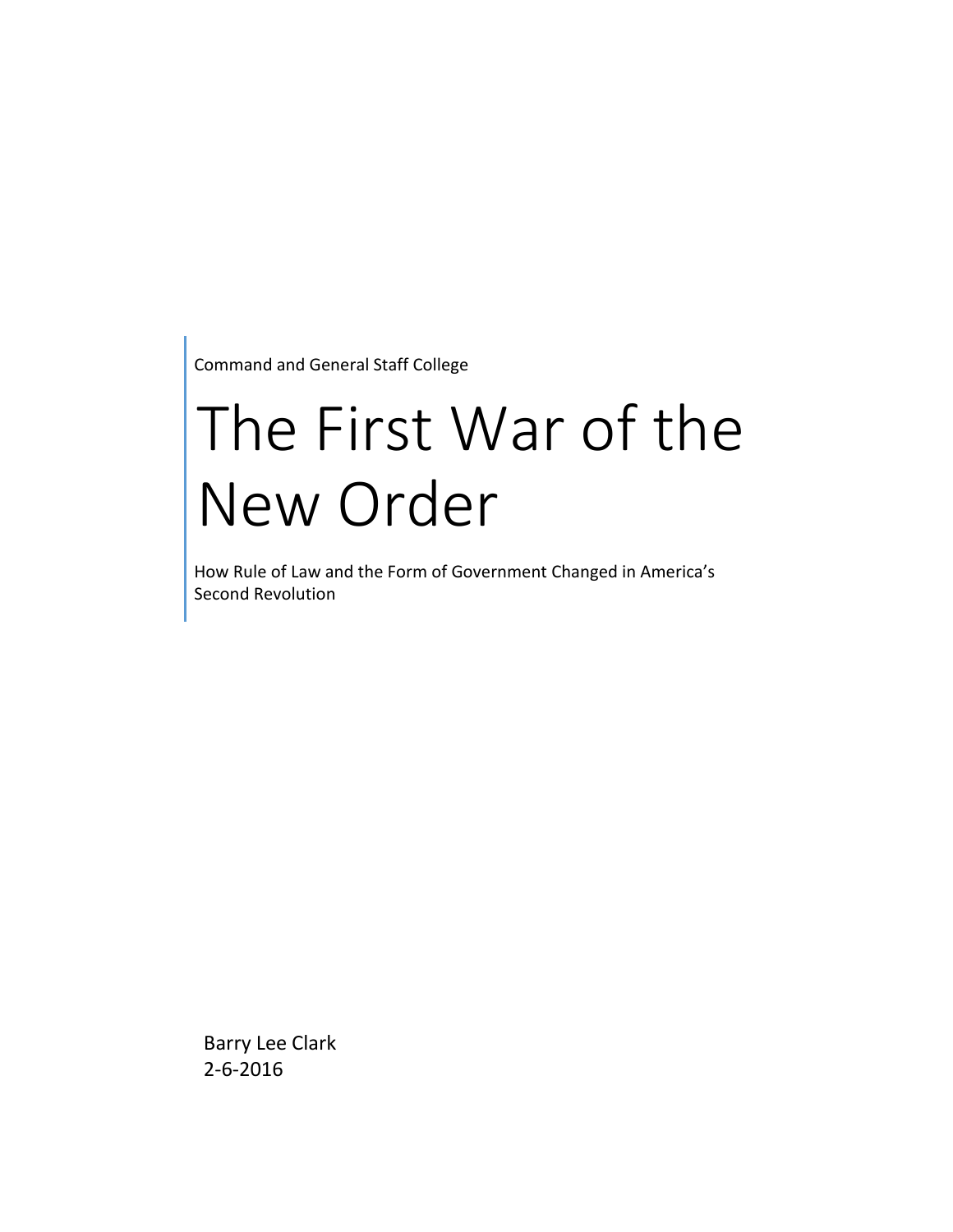## **Preface**

A couple years after I left the guarded confines of The Citadel, sitting under the instruction of profound men such as Commander John Coussins, USN(R) in the history department, I found myself in a graduate course at an institution where the history faculty took a very different, and more mainstream I came to learn, view of The War. I recall receiving comments on a paper I submitted related to the topic of the arguments for secession under the old view of compact and receiving a scathing response; "your point is irrelevant and moot, this issue was settled on the battlefield". Almost twenty-five years later, and after much additional study and reflection, I have come to agree with part of that response; the issue was settled on the battlefield, there is no going back to a more limited form of federalism. However, the point is not moot, particularly for the military professional.

There is a clear line of march from the outcome of 1865-70 to greater centralization and globalization. In the intervening 150 plus years the notions and hopes and arguments for some form of federalism that includes the possibility of a form of imposition have remained and surfaced from time to time but these are mere remnants of old thought and persist primarily because there is an incoherence and a paradox between the written words of the Constitution and the implementation of that document. This paradox will not go away, neither will the effect it has on geopolitics and the very nature of what the present and future look like.

For the military professional, members of a profession that have sworn to support and defend the Constitution, it is important to understand and come to terms with this paradox. Ours is a world that is governed often by what lawyers tell commanders and policy makers the law and the Constitution mean. Often, in practical terms and with a plain but educated reading of the prime documents, those interpretations seem at odds with intrinsic meanings. Our profession demands that we are honest, if we lose that we will proceed down a path that can only have a bad end.

Thus the result of this seminal event and the way it fundamentally changed the nature of the meaning of law and government is not moot at all, especially for the military professional that is asked to prosecute violence, often under terms that do not seem to mesh with the words written in our highest law. If we are to avoid the moral injuries that result from such paradoxes and remain honest we must come to terms with and accept what the change wrought in 1865 actually means. For better or worse, right or wrong, the new order created in 1865-70 is our normal. If we pledge to support the Constitution, we ought to simply be honest as to what that actually means.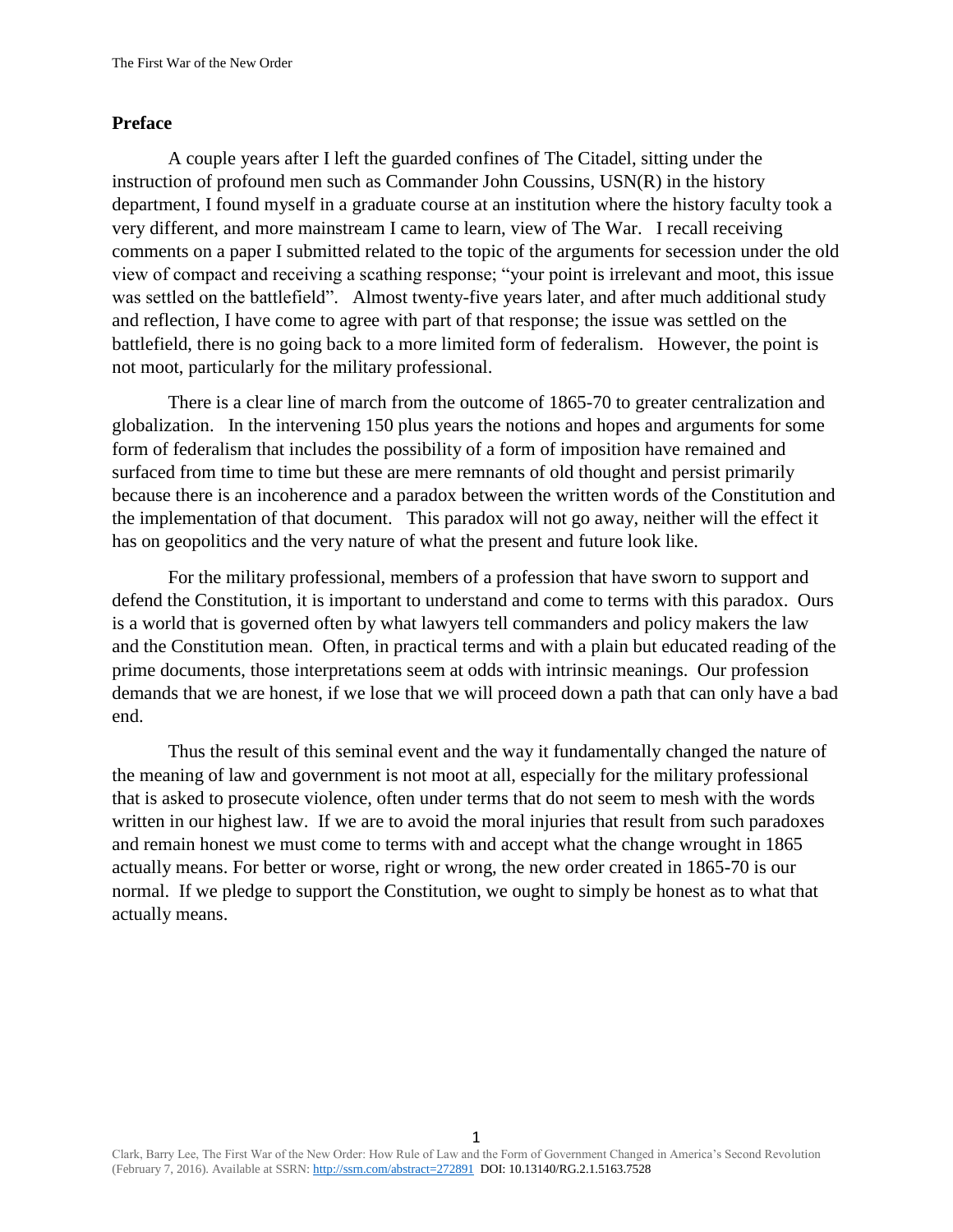The War Between the States should be seen as the first modern war of centralization and nation building. On the international level it was a paradigm shift in the way nations would come to view themselves and what was acceptable in both the treatment of citizens and in the conduct of warfare. Internally it was truly another revolution; the form of government looked the same after but it was radically different in function. The Constitution and the rule of law had very different meaning in the aftermath. The concepts and passion of the Revolutions of 1848 were realized fully in the Union's war that redefined the notion of the nation relative to its people. The conflict had significant influence and repercussions on the old powers in Europe and greatly influenced the ideas and formation of a unified and centralized Germany. In essence the War from 1861-1865 reshaped the Lockean/Jeffersonian notions of rights, sovereignty and the state and paved the way for a watermark change and a merger of liberalism and nationalism that by 1870 was to give way fully to a less benign form; the impetus of numerous wars from that point forward. The North's victory cemented the birth of a new nation, of new ideas about what role the state played in individual rights and sovereignty, it paved the way for the creation of an American empire and it provided a guidepost for centralization under the guise of republicanism throughout Europe; it was the harbinger of a new order in the world. Within this short work I will argue specifically that the means used to preserve the Union were contrary to established norms and laws and in some cases the Constitution itself and that the final act of the conflict, the 14<sup>th</sup> Amendment, solidified a paradigm shift so significant it must be said that the very form of government was fundamentally altered so as to create a new nation.

The War was a revolution no less than that of 1776, in its aftermath the very meaning of words changed, the idea of the source of sovereignty and what rule of law changed; in essence a new and very different nation was born. The central issue at question was the nature of the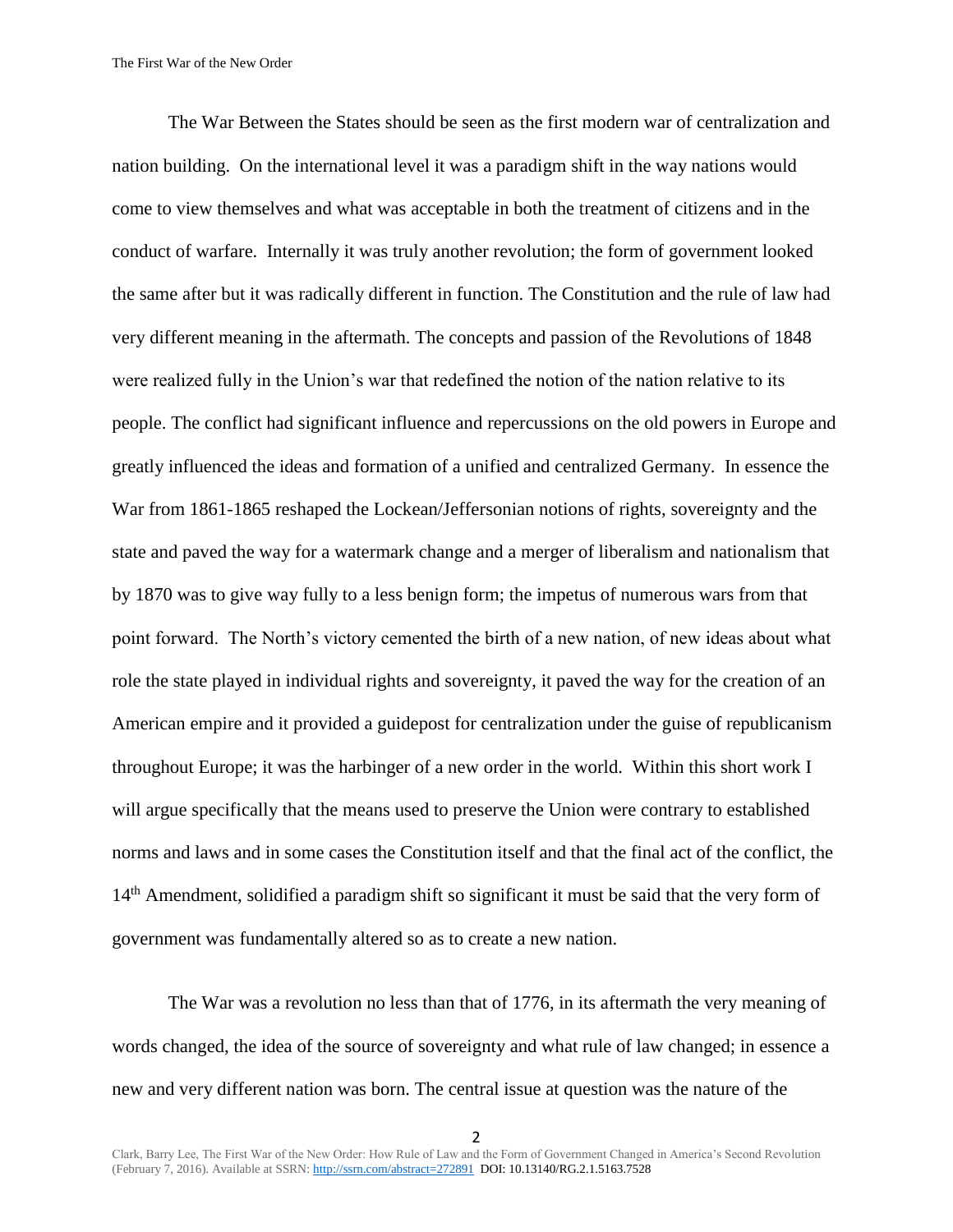Union; the North's victory destroyed any notion of the union because it eliminated the club of sovereign states that had previously existed in Union and replaced these united states with a new central government of the United States.<sup>1</sup>

The notion of sovereignty in effect and accepted at the time of the independence of the thirteen colonies was based upon "*supremum dominium*" expressed in the Treaty of Westphalia.<sup>2</sup> <sup>3</sup> It was within the frame of this understanding that the original thirteen colonies became free states. Under the terms of the Treaty of Paris "*His Brittanic Majesty acknowledges the* [lists each of the 13 colonies by name], *to be free sovereign and independent states*".<sup>45</sup> In general terms this notion of sovereignty manifested itself in the American republic through the general understanding that the States delegated certain duties and authority to the central government but retained individual sovereignty.<sup>67</sup> James Madison discussed the notion of interposition and a check on delegated authority of the central government in The Federalist No.  $26.8^{\circ}$  The very concept of states existing as sovereign and free outside of the existence of the central government is supported by the very timeline of The Constitution itself. The Constitution became law on July 21 1788, a federal government of these united states styled as the United States was formed, however Virginia, New York, Rhode Island and Vermont remained outside of the covenant and any authority of the new central government. Vermont requested admission to the union in 1791, having been a sovereign and free state the proceeding 14 years.<sup>9 10</sup> The United States even enacted tariffs on Rhode Island as a foreign state under the Tariff of 1789.<sup>11</sup> It is clear that the practical application of the view of federalism and centralization prior to 1861 supported a version sovereignty that was a decentralized. The conflict in 1861-65 was one primarily centered on the difference in the meaning, purpose and future of government.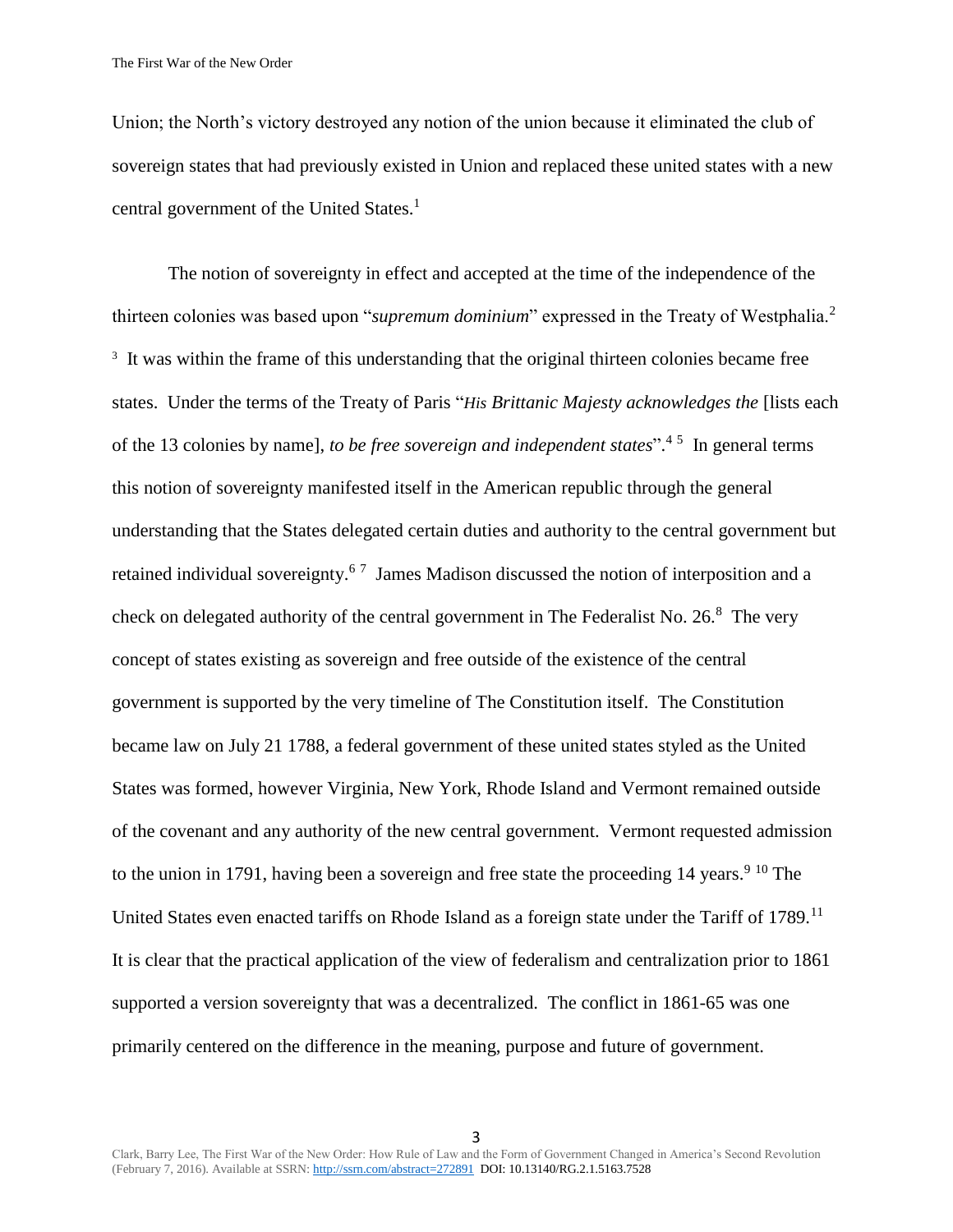In the conduct of this conflict the means utilized to achieve the ends of Union and preservation of a central authority are important to discuss. It is these means that have come to define what the rule of law truly means in relation to the central authority that emerged from the war. It is practically undeniable in any honest assessment that the Federal government undertook extraordinary and often extra-legal activities in the early stages of the conflict in order to secure and maintain control. By executive order Abraham Lincoln ordered over 300 newspapers shut down that held views unfavorable to his position.<sup>12 13</sup> Clement L. Vallandigham, a businessman and former Ohio congressman, was arrested for making an anti-war speech.<sup>14</sup> Lincoln suspended the right of habeas corpus, a power reserved to Congress under The Constitution, and ignored a federal court overturning his action.<sup>15 16 17</sup> Lincoln, in 1861, called forth the militia citing authority under the Militia act of 1795 and the Insurrection Act of 1807, an invalid justification since neither the governors nor the legislators of the states in question had requested such.<sup>18 19 20</sup> These are but a few examples of illegal and extra-legal activities conducted in support of the War, however these paint a picture of a central government struggling to establish and maintain legitimacy and willing to redefine the notion of the rule of law in the process.<sup>21</sup>

The suppression of resistance to and conduct of the War in a manner contrary to established norms and laws were the first and second acts in the transformation of the form, style and purpose of government. The 14th amendment was the culmination of this revolutionary change.<sup>22</sup> In the implementation of this amendment, the irregularities and redefinitions of acceptable rule of law continued. After ratifying the  $13<sup>th</sup>$  Amendment in 1865 Southern state representatives to Congress found themselves denied entry and their states declared not to have legitimate governments because their states had refused to ratify the 14<sup>th</sup> Amendment, essentially the Southern states were considered to not be part of the Union since their secession in  $1861<sup>23</sup>$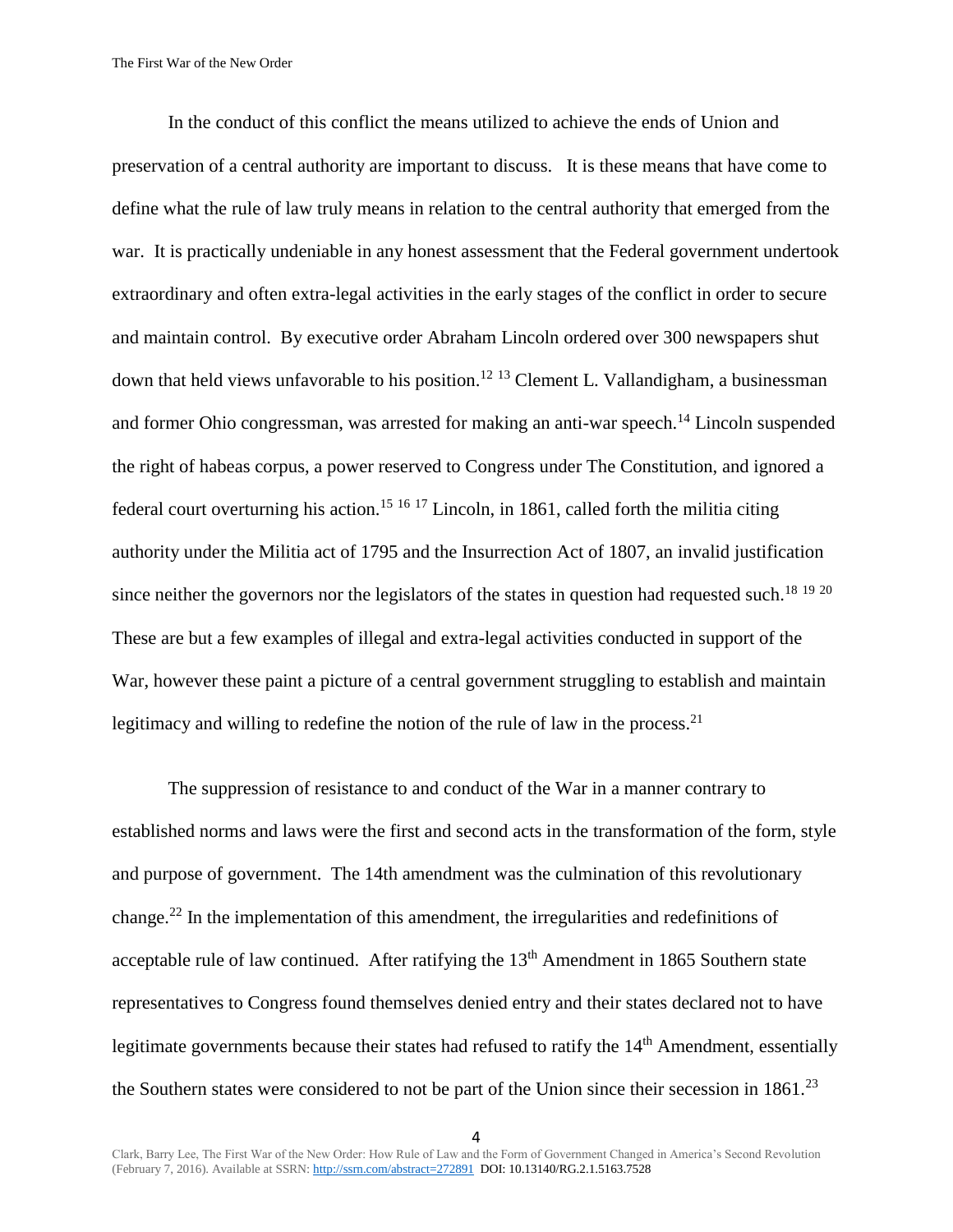The First War of the New Order

This situation created an obvious paradox, if they Southern states were no longer part of the Union they had the obvious right to leave in 1861. If they could not leave then they were still part of the Union, they had ratified the  $13<sup>th</sup>$  amendment two years prior, in this case the motion under Article V of the Constitution to propose the  $14<sup>th</sup>$  Amendment could never have passed in the first place.<sup>24</sup> In either event, this paradox made no difference to the Federal government, rule of law in specific terms would not get in the way of the intent of political powers.<sup>25</sup> It was not just the entire Southern delegation that was excluded, Senator John Stockton from New Jersey who opposed the  $14<sup>th</sup>$  Amendment was denied his seat.<sup>26</sup> Despite the irregularities, Congress in 1867 passed a resolution to propose the amendment to the States, an act that arguably could not have occurred under Article V specifically because of the oddities and exclusion of delegates that disagreed. The ratification process was rife with outright redefinitions of the basic rule of law. Tennessee was the first, and only Southern state during Reconstruction, to ratify the amendment. However, it did so without any of the legislators in opposition voting and two of the dissenters were brought to the state house by force to achieve a quorum.<sup>27</sup> Oregon rescinded its vote for ratification before the amendment was made law but their request was not acknowledged.<sup>28</sup> New Jersey and Ohio both sent notice to Congress in 1868 that they were withdrawing their ratifications from 1866 and 1867 respectively, Congress through resolution declared neither state could withdraw ratification.<sup>29</sup> After these various and dubious machinations, to both propose and get ratified an amendment that simply did not have sufficient legitimate support to pass without extra-legal means, Congress committed one last act to solidify the change begun in 1861. Martial law in the form of the Reconstruction Acts was imposed upon the Southern states, one of the criteria for relief from military occupation was ratification of the  $14<sup>th</sup>$  Amendment.<sup>30</sup> Here now at last we have the final manifestation of the scope and meaning of the new government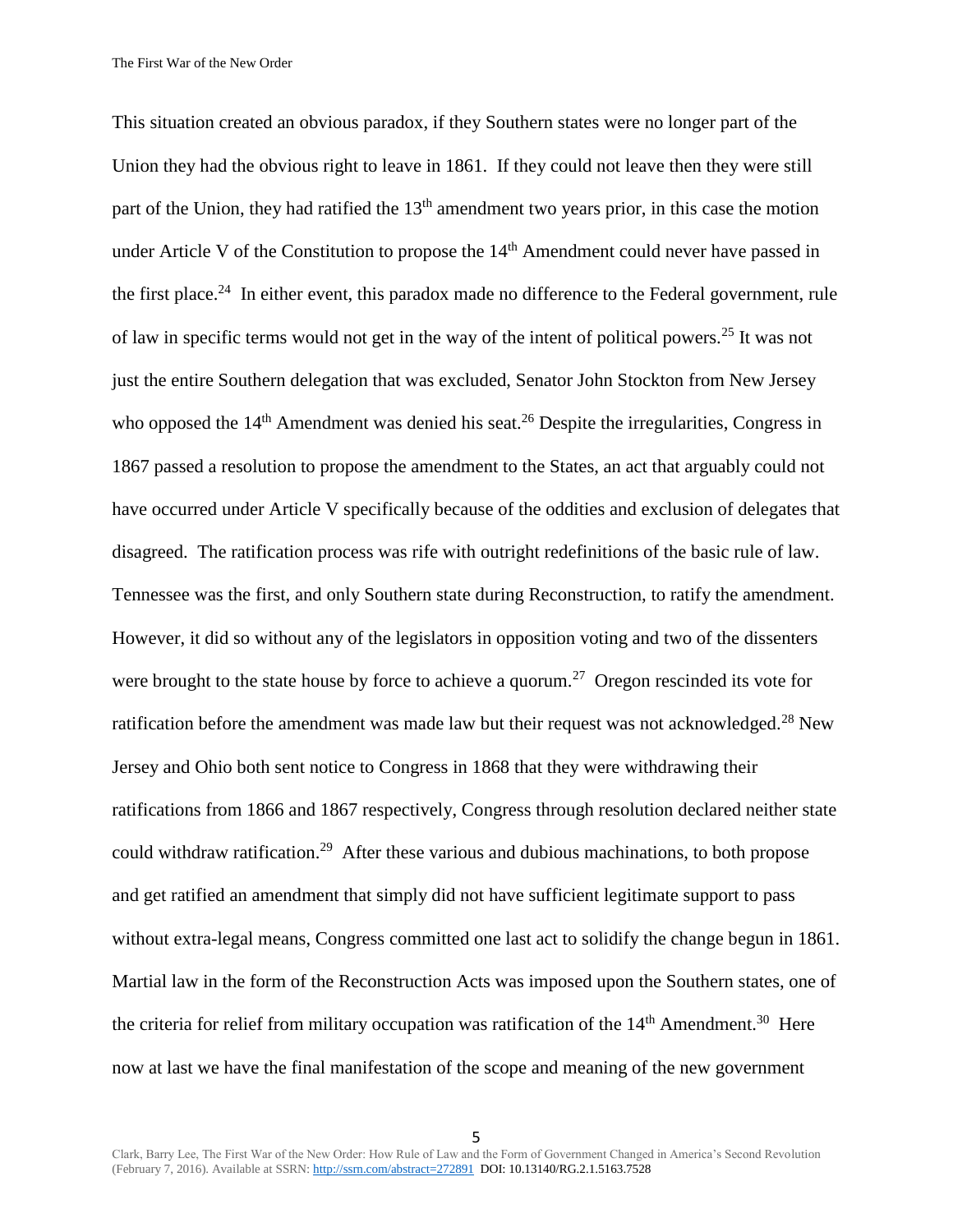The First War of the New Order

born in the revolution of 1861-1865, a government that would bend, twist and manipulate laws and norms while operating under the color of law to enact its will; a government that had displayed beyond argument that it was willing to sacrifice over 600,000 lives to maintain and acquire power and now through the passage of additional laws stated unequivocally that it would use military force to acquire compliance and political goals.

The result of seven years of war and political machinations was a sovereign, supremely powerful central government and the elimination of a powerful check on the balance of power of the government. Rule of law would now be judged entirely by the Federal government, essentially actions of the Federal government as to right or wrong would now be judged only by the government itself.<sup>31 32</sup> The influence and ramifications of this new kind of nationalism and new type of government that exists for and by itself was not lost on Europe; the events of 1861- 1870 were to change the world.<sup>33</sup> <sup>34</sup> According to Andre Fleche "It seemed to many observers that America's experiment in republican government had succeeded in establishing a model for successful nation-building that could be followed anywhere in the world".<sup>35 36</sup> This however is a subject beyond the scope of this paper.

The War was not simply a dispute on American soil over Constitutional disagreements, it was the first modern war in the beginning of an era that redefined the nation, politics, and government as it birthed an entirely new form of nation on the American continent.<sup>37</sup> All notions of government of and by the people were replaced with words that may have the same intrinsic meaning but exist in parallel with a government that exists for its own end, guided only slightly by either the absolute rule of law or the will of the people.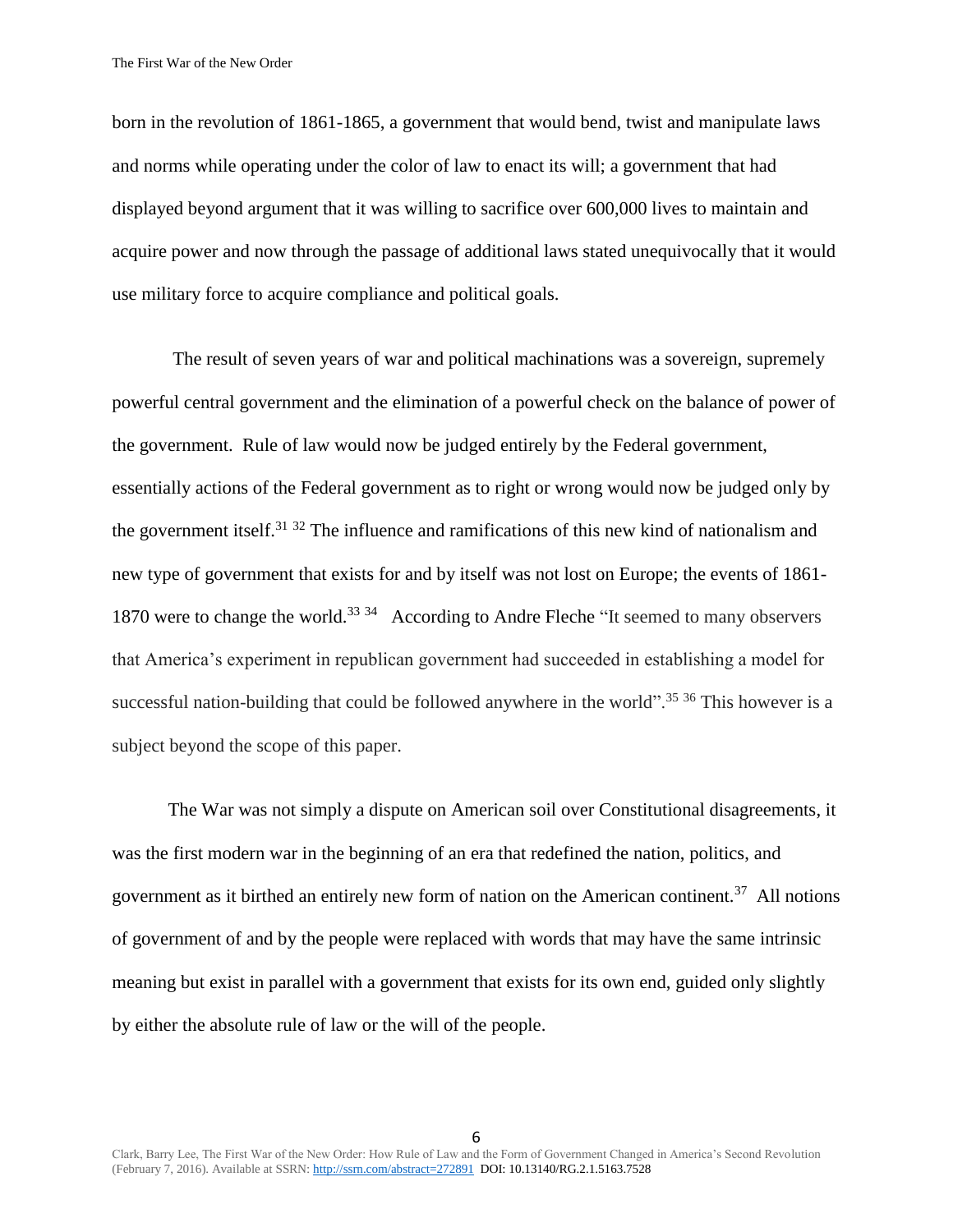**About the author:** [Barry Lee Clark](https://plus.google.com/u/0/104474685620071010362/posts?rel=author/) is a Major in the United States Army. This paper was written in partial requirement for the history portion of Command and General Staff College. [ORCID:](http://orcid.org/0000-0002-3015-8330) orcid.org/0000-0002-3015- 8330; [Google Scholar.](https://scholar.google.com/citations?user=cgqgdXMAAAAJ&hl=en)

### [Google Scholar,](https://scholar.google.com/citations?user=cgqgdXMAAAAJ&hl) [orcid.org/0000-0002-3015-8330](http://orcid.org/0000-0002-3015-8330)

# **Citations and supplemental endnotes**:

<sup>1</sup> See Williams, O., "A More Perfect Union: Federalism in the Postbellum Court", Boston University, <http://www.bu.edu/historic/conference08/OWilliams.pdf>, for a discussion of the changes in the view of the power of the states relative to the central government, specifically: "*the prevailing notion of states' rights, before and after the Civil War, was predicated upon "dual federalism," where the compact (or Union) entered into by sovereign states involved only partial and specific relinquishment of sovereignty to the national government. Dual federalism assumed that distinct and autonomous spheres, as opposed to competing interests, separated the states from the national government. Over time, a new perspective took shape, what I will call protonationalism. If not the Revolutionary era Federalists, then abolitionists were probably the original nationalists; the latter's constitutionalism held that the national government always had the superior authority of natural law.*" p. 4-5.

<sup>2</sup> Onuf, Nicholas Greenwood 'Sovereignty: Outline of a Conceptual History', *Alternatives, xvi* (1991), 435-7 [http://www.jstor.org/stable/40644726.](http://www.jstor.org/stable/40644726)

<sup>3</sup> Croxton, Derek. 1999. "The Peace of Westphalia of 1648 and the Origins of Sovereignty". *The International History Review* 21 (3). Taylor & Francis, Ltd.. <http://www.jstor.org.lumen.cgsccarl.com/stable/40109077>.

<sup>4</sup> Library of Congress, Definitive Treaty of Peace 1783, [https://memory.loc.gov/cgi](https://memory.loc.gov/cgi-bin/ampage?collId=llsl&fileName=008/llsl008.db&recNum=93)[bin/ampage?collId=llsl&fileName=008/llsl008.db&recNum=93](https://memory.loc.gov/cgi-bin/ampage?collId=llsl&fileName=008/llsl008.db&recNum=93).

 $\frac{5}{10}$  The Paris Peace Treaty of September 30, 1783, The Avalon Project, Yale Law School, [http://avalon.law.yale.edu/18th\\_century/paris.asp](http://avalon.law.yale.edu/18th_century/paris.asp). Accessed 5 Feb 2016

<sup>6</sup> Alexis de Tocqueville in his 1833 work, *[Democracy in America](https://books.google.com/books?id=xZfiBEzcPTEC)*, described Union as thus: "*The Union was formed by the voluntary agreement of the states; and these, in uniting together, have not forfeited their nationality, not have they been reduced to the condition of one and the same people. If one of the states chose to withdraw its name from the compact, it would be difficult to disprove its right to do so, and the Federal Government would have no means of maintaining, either by force or by right*" see Benson, Al, Kennedy, Walter Donald, *Lincoln's Marxists*, Pelican Publishing Company, Inc., Jul 13, 2011, p. 92. <https://books.google.com/books?id=gVaX3H6X6g4C>.

<sup>7</sup> No honest discussion of the matter can be had without crediting John C. Calhoun, who argued that the federal government created in 1789, was a government of compact and a government of the States that gave it birth, not of the people who were citizens of the States and not the government of a new nation. See Calhoun, John C., *A Discourse on the Constitution and Government of the United States*,

[https://books.google.com/books/about/A\\_Discourse\\_on\\_the\\_Constitution\\_and\\_Gove.html?id=OG7toQEACAAJ](https://books.google.com/books/about/A_Discourse_on_the_Constitution_and_Gove.html?id=OG7toQEACAAJ)

<sup>8</sup> Federalist No. 26, in Jacobs E. Cooke, ed., The Federalist (Middletown, Conn.: Wesleyan University Press, 1961), P. 169. See also <https://books.google.com/books?id=kHcD5-MvTc4C>.

<sup>9</sup> Vile, John R. (2005). *The Constitutional Convention of 1787: A Comprehensive Encyclopedia of America's Founding* (Volume 1: A-M), <https://books.google.com/books?id=oyFpDS8p33sC>.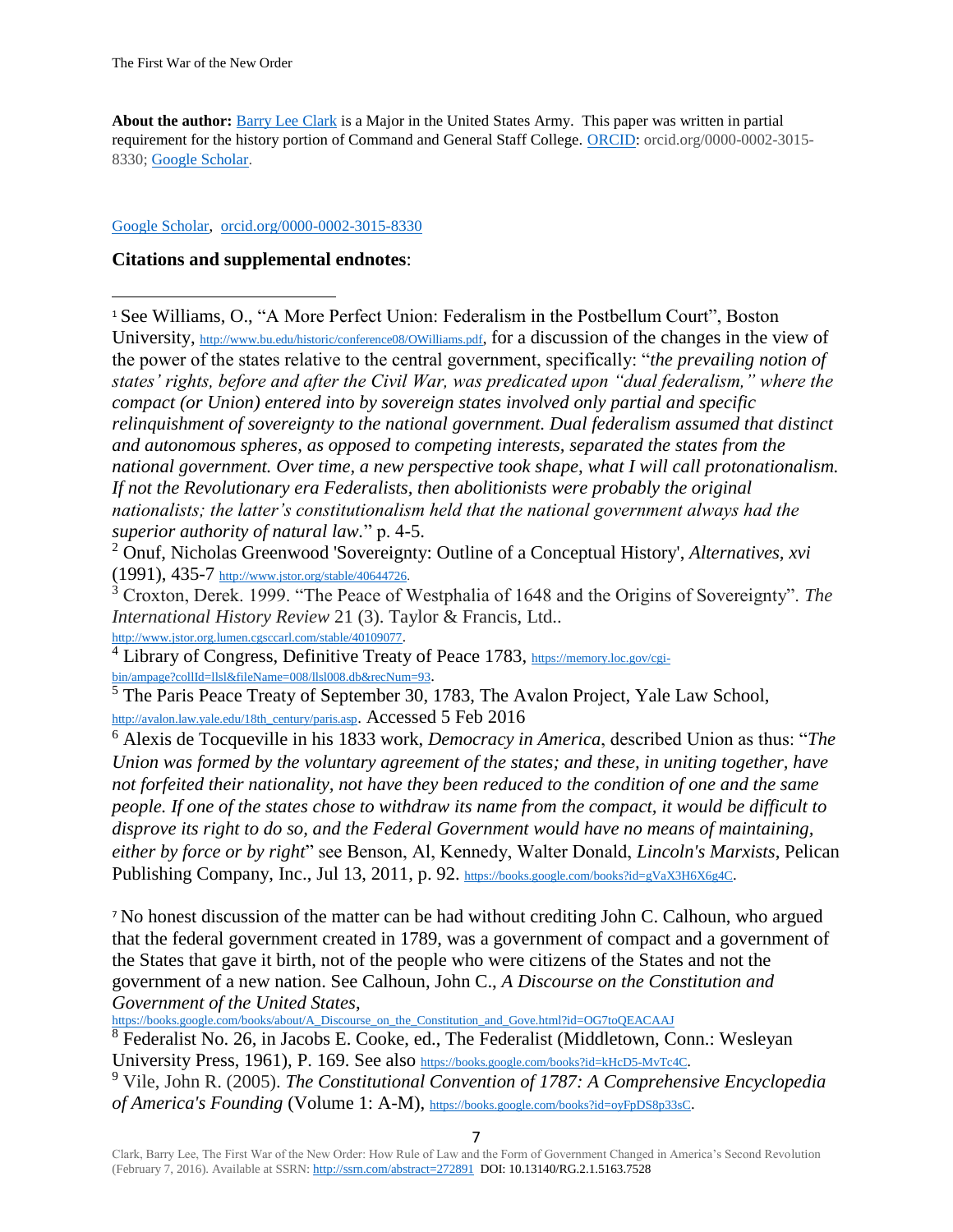<sup>10</sup> Forbes, C.S*.* (March 1902). *"*Vermont's Admission to the Union"*. The Vermonter: A State Magazine (*St. Albans, Vermont: Charles S. Forbes*)* VII (8): 102. [https://books.google.com/books?id=nFMSAAAAYAAJ.](https://books.google.com/books?id=nFMSAAAAYAAJ)

<sup>11</sup> Stokes, Howard Kemble, *Public and Private Finance: A History of the Finances of Rhode Island 1636-1900*, p. 232. [https://books.google.com/books?id=QqM\\_AQAAMAAJ](https://books.google.com/books?id=QqM_AQAAMAAJ).

 $12$  Bulla, David W., Abraham Lincoln and Press Suppression Reconsidered, American Journalism, 26:4, 11-33, <http://ocean.otr.usm.edu/~w304644/ajha/americanjournalism/fall09.pdf>.

<sup>13</sup> Executive Order - Arrest and Imprisonment of Irresponsible Newspaper Reporters and Editors, The American Presidency Project, <http://www.presidency.ucsb.edu/ws/?pid=70018> accessed 5 Feb 2016.

<sup>14</sup> Curtis, Micheal Kent, Lincoln, Vallandingham, and Anti-War Speech in the Civil War,

*William & Mary Bill of Rights Journal*, 7:1, <http://scholarship.law.wm.edu/wmborj/vol7/iss1/3>.

<sup>15</sup> Digital copy of executive order, accessed 5 Feb 2016, [https://www.gilderlehrman.org/sites/default/files/content](https://www.gilderlehrman.org/sites/default/files/content-images/06099p1_0.jpg)[images/06099p1\\_0.jpg](https://www.gilderlehrman.org/sites/default/files/content-images/06099p1_0.jpg).

<sup>16</sup> S. G. F.. 1888. "The Suspension of Habeas Corpus During the War of the Rebellion". *Political Science Quarterly* 3 (3). [Academy of Political Science, Wiley]: 454–88. doi:10.2307/2139053. <http://www.jstor.org/stable/2139053>.

 $17$  See recount of Frank Key Howard, descendant of Francis Scott Key, who was imprisoned at Fort McHenry for speaking out against Lincoln after he refused to abide by the federal court ruling that Lincoln had no authority to suspend habeas corpus in Maryland. Howard, Frank Key, *Fourteen Months in American Bastiles,* Kelly, Hedian & Piet, 1863, [https://books.google.com/books?id=-](https://books.google.com/books?id=-G4UAAAAYAAJ) [G4UAAAAYAAJ](https://books.google.com/books?id=-G4UAAAAYAAJ).

<sup>18</sup> See copy of original order at Tulane, [http://www.tulane.edu/~latner/Aftermath/AApr15Comm.html](http://www.tulane.edu/~latner/Aftermath/AApr15Comm.html%20accessed%205%20Feb%202016). Accessed 5 Feb 2016. <sup>19</sup> In April of 1861 Lincoln had no authority, based upon either the Militia Act of 1795 or the Insurrection Act of 1807, to call the militia to use in a state without the request of the governor or legislature of that state. This action was the prime cause of the upper South seceding from the Union and joining the Confederacy. It was not until July of 1861 that Congress met and retroactively gave Lincoln authority for the illegal actions he had already committed.  $20$  Lincoln's bellicose actions in calling up the militia, contrary to his Constitutional authority or

authority found in the Acts of 1807 or 1795, was the prime reason the Upper South seceded, ensuring the War would be bloodier and longer than otherwise. See Coopersmith, Andrew S., *Fighting Words, An Illustrated History of Newspaper Accounts of the Civil War*, The New Press, 2006, pp. 27-30. <https://books.google.com/books?id=HZxOJarwChkC>.

 $21$  The length of this paper does not afford the space to discuss the conduct of the War. However, it is important to note that the Federal forces conducted the conflict, particularly as it related to civilian populations in a manner not seen in Western history for a millennium. See Cisco, Walter Brian, *War Crimes Against Southern Civilians*, Pelican Publishing Company 2007. <https://books.google.com/books?id=tsDpBgQK-x4C>.

<sup>22</sup> Mark E. Brandon "*characterizes the Fourteenth Amendment, along with the Thirteenth and Fifteenth, as 'the core of a fundamentally different political world' that 'supplanted dominant conventional understanding of the meaning of the original Constitution' and thereby "rendered that Constitution incoherent*". See Moore, Wayne D., The Fourteenth Amendment's Initial Authority: Problems of Constitutional Coherence, Virginia Tech, 2014,

[https://www.psci.vt.edu/research/2004\\_Moore\\_PDF.pdf](https://www.psci.vt.edu/research/2004_Moore_PDF.pdf).

 $\overline{^{23}}$  Burke, Unorthodox and Paradox: Revisiting the Ratification of the Fourteenth Amendment. *Alabama Law Review*, 2002. Vol. 53:2:555, p. 557-559 [http://www.law.ua.edu/pubs/lrarticles/Volume%2053/Issue%202/Bryant.pdf.](http://www.law.ua.edu/pubs/lrarticles/Volume%2053/Issue%202/Bryant.pdf)

8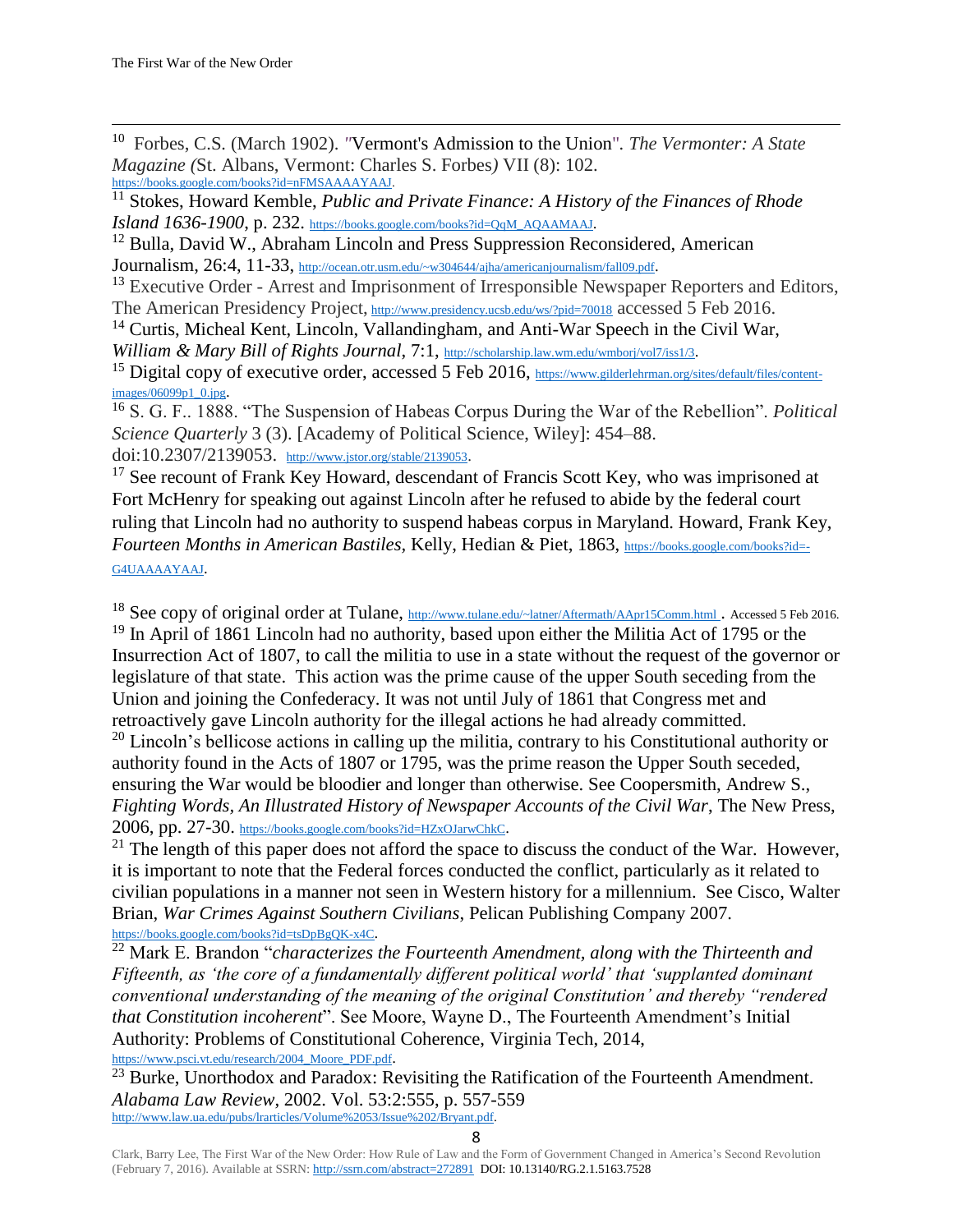### $\overline{\phantom{a}}$ <sup>24</sup> Ibid. p. 576-577

 $25$  As late as 1957 main stream thought and media were still willing to acknowledge the undeniable truths related to the debacle that was the implementation of the 14<sup>th</sup> Amendment, see 1957 *US News and World Report* article entitled, "There is no Fourteenth Amendment" by David Lawrence, via Constitution Society, [http://www.constitution.org/14ll/no14th.htm.](http://www.constitution.org/14ll/no14th.htm) Accessed 5 Feb 2016. <sup>26</sup> Hines, Eric, *A Conservative's Treatise on American Government*, Xlibris Corporation, Jan 1, 2012, p. 97-98. [https://books.google.com/books?id=dLB1v4Smbz4C.](https://books.google.com/books?id=dLB1v4Smbz4C)

 $^{27}$  Brown, Theodore Jr., A History of the Tennessee Supreme Court, Univ. of Tennessee Press, 2002. p. 115. <https://books.google.com/books?id=8kPNPxfWiUsC>.

<sup>28</sup> Johannsen, Robert W., The Oregon Legislature of 1868 and the Fourteenth Amendment, Oregon Historical Quarterly, Vol. 51. No. 1 (Mar., 1950) pp. 3-12. <http://www.jstor.org/stable/20611951>. <sup>29</sup> Brewers Journal, Volumes 54-55, Gibson Publishing Company, 1920, p. 15. <https://books.google.com/books?id=5Ps4AQAAMAAJ>. See also Dr. Thomas Woods "The 14<sup>th</sup> Amendment Never Ratified", [https://www.youtube.com/watch?v=nMfkACt0yLw.](https://www.youtube.com/watch?v=nMfkACt0yLw)

<sup>30</sup> See McDonald, Forrest, "Was the Fourteenth Amendment Constitutionally Adopted?" *The Abbeville Review*, Abbeville Institute, [http://www.abbevilleinstitute.org/review/was-the-fourteenth-amendment](http://www.abbevilleinstitute.org/review/was-the-fourteenth-amendment-constitutionally-adopted/)[constitutionally-adopted/.](http://www.abbevilleinstitute.org/review/was-the-fourteenth-amendment-constitutionally-adopted/) Concerning the Reconstruction Act of 1867 "*as President Johnson said in his veto message, the act deprived most white southerners of their political and civil rights on a wholesale basis, without due process of law, in violation of the Fifth Amendment. Moreover, it effectively served as 'a bill of attainder against 9,000,000 people at once,' all of whom were excluded from a hearing through their representatives, on the basis of 'an accusation so vague as to be scarcely intelligible and found to be true upon no credible evidence.' Further, the preclusion of southern representation in Congress by statute distorted one feature of the Constitution to annul two other features. Article I, Section 5, which declares that 'Each House shall be the Judge of the Elections, Returns and Qualifications of its own members,' clearly contemplates the judging of each member individually, through hearings and the taking of evidence. Yet by arbitrarily excluding members from specified states, Congressmen were not judging; they were refusing to judge. By doing so, they deprived the designated states of their constitutional rights to representation as provided by Article I, Sections 2 and 3, and Article V."* <sup>31</sup> Woods, Thomas E. Jr., American Conservatism and the Old Republic, In Defense of the Old Republic, *Modern Age*, Intercollegiate Studies Institute, Vol. 49, No. 4, Fall 2007, [https://isistatic.org/journal-archive/ma/49\\_04/woods.pdf.](https://isistatic.org/journal-archive/ma/49_04/woods.pdf)

 $32$  Dr. Clyde N. Wilson argues that every conceivable progressive act and every subsequent growth of the Federal government in scope and power can be directly related to the acts of Lincoln and the Reconstruction Congress. You could not have eventually had a direct income tax, American involvement in attempts to create a league of Nations and eventually the UN, socialism in the form of the programs under FDR and Johnson or the creation of a myriad of agencies outside of the direct Constitutional specified authorization without the precedent of blood and corruption of the rule of law set in the 19<sup>th</sup> century. He argues that a republic can be said to have passed into an empire "*when political activity is no longer directed toward enhancement of the well-being of a particular people, but has become the mechanism for managing them for the benefit of their rulers*". See Wilson, Clyde N., *From Union to Empire, Essays in the Jeffersonian Tradition*, The Foundation for American Education, 2002. p. 93. Dr.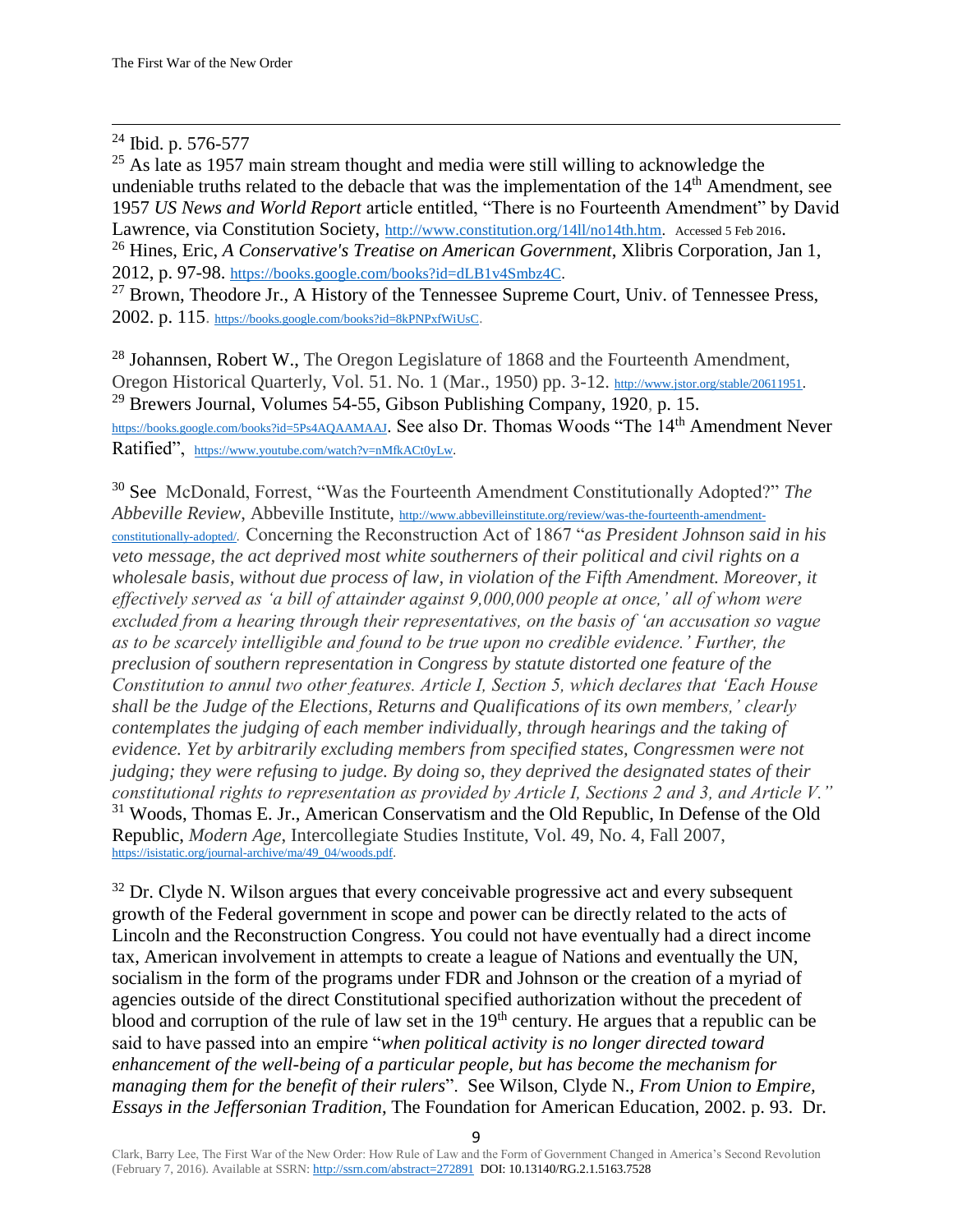$\overline{\phantom{a}}$ Wilson deserves credit for many of the ideas I have formulated on this subject through his various works, publications and articles as well as my personal engagement with him.

<sup>33</sup> Dr. Thomas J. Lorenzo points out that Hitler in *Mein Kampf* took a lesson from Lincoln as he promised the "mischief of individual federated states…must cease and will someday cease…. National Socialism as a matter of principle must lay claim to the right to force its principles on the whole German nation without consideration of previous federated state boundaries." See Ibid. Woods, Old Republic, 437, and DiLorenzo, Thomas J., *Lincoln Unmasked*, New York, 2006, pp. 83-84. [https://books.google.com/books?id=TcbR\\_pf71cMC.](https://books.google.com/books?id=TcbR_pf71cMC)

<sup>34</sup> The influence of Lincoln was certainly not lost on Marx, see "Address of the International Working Men's Association to Abraham Lincoln, President of the United States of America", [https://www.marxists.org/archive/marx/iwma/documents/1864/lincoln-letter.htm.](https://www.marxists.org/archive/marx/iwma/documents/1864/lincoln-letter.htm)

<sup>35</sup> Fleche, Andre M "World Revolutions and the Coming of the American Civil War". 2012. "World Revolutions and the Coming of the American Civil War". In *The Revolution of 1861: The American Civil War in the Age of Nationalist Conflict*, 11–37. University of North Carolina Press. doi:10.5149/9780807869925 fleche.5. [http://www.jstor.org.lumen.cgsccarl.com/stable/10.5149/9780807869925\\_fleche.](http://www.jstor.org.lumen.cgsccarl.com/stable/10.5149/9780807869925_fleche)

<sup>36</sup> See Armitage, David, et. Al., Interchange: Nationalism and Internationalism in the Era of The Civil War, *The Journal of American History*, (2011) 98, (2) pp. 455-489.

<http://jah.oxfordjournals.org/content/98/2/455.full> Particularly Sexton, Grant, "*The rise of what scholars have assumed was a new kind of empire and a new kind of nation, centrally driven and bureaucratically complex, in the space formerly occupied by native peoples, may represent less of a break from than a reconfiguration of the relationships that informed earlier exchanges between peoples in the Atlantic world and elsewhere. As the nineteenth century progressed, the power of nationalist sentiment and the imperatives of often-violent nation-formation processes altered the currents of global exchange. Nation-states hardened borders and boundaries through a broad array of structures and processes, including citizenship, tariffs, and the invention of national myths. The consolidation of the United States in the 1860s both reflected this process and contributed to it by fueling the expansion of the liberal and democratic nationalism articulated by Lincoln*." For a discussion of how revolutionary ideas before the war transferred from Europe to America, particularly after the failed revolutions of 1848 and immigration of many dissatisfied revolutionaries to America, and how these ideas shaped the conflict in 1861 and then retransmitted back to Europe.

<sup>37</sup> Walter LeFeber argues that from 1860-1898 America transformed into an empire, based upon industrialization primarily according to his argument. He places the primer for this as The Civil War with the full transfer of power from the planter to the industrialist/financer class. See LeFeber, Walter, *The New Empire: An Interpretation of American Expansion, 1860-1898*, Cornell University Press, 1963. [https://books.google.com/books?id=PNOwdBf-dzcC.](https://books.google.com/books?id=PNOwdBf-dzcC)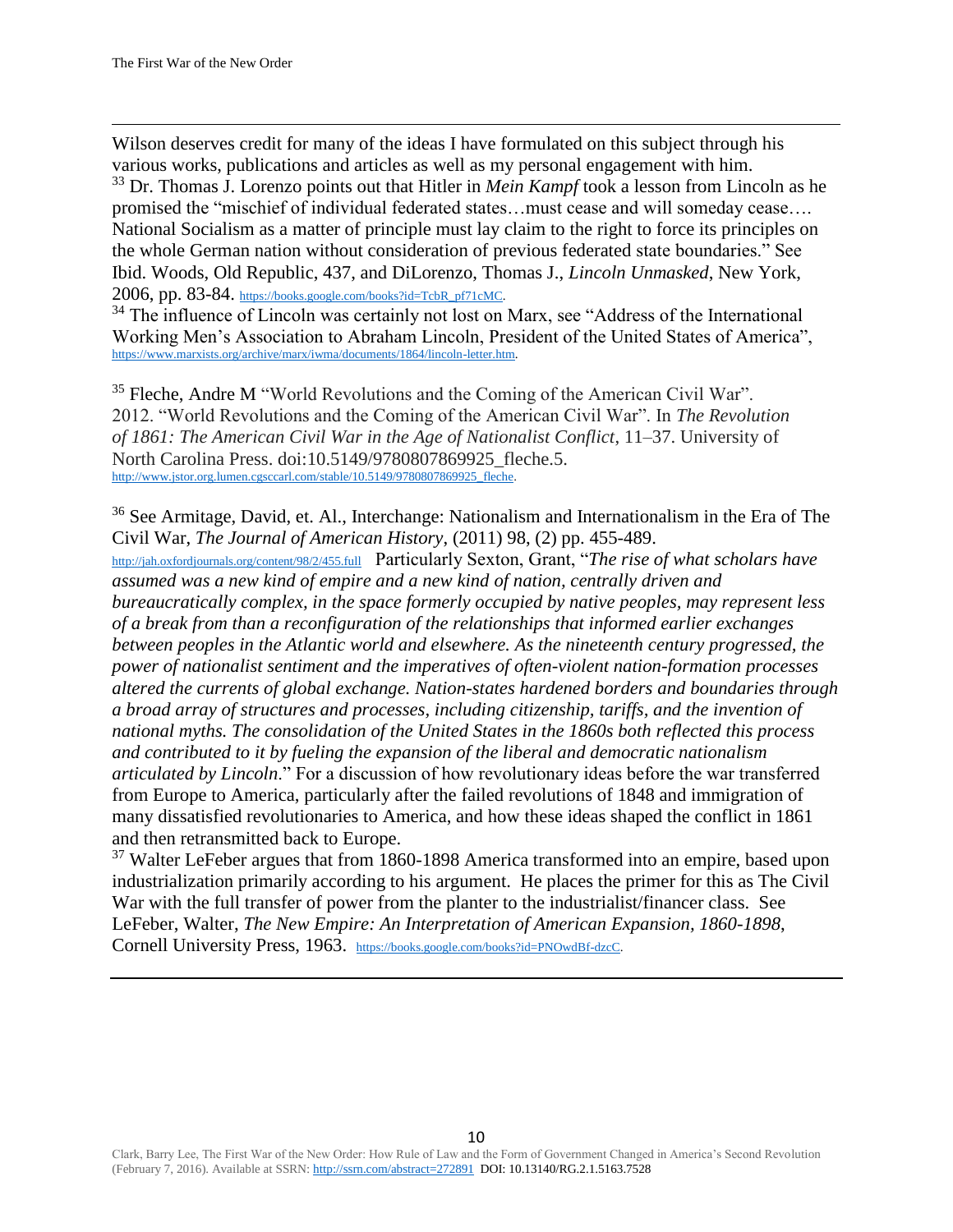## **Bibliography**

 $\overline{\phantom{a}}$ 

- n.d. *Digital copy of executive order.* Accessed Feb 5, 2016. https://www.gilderlehrman.org/sites/default/files/content-images/06099p1\_0.jpg.
- 1920. *Brewers Journal* (Gibson Publishing Company) 54-55. https://books.google.com/books?id=5Ps4AQAAMAAJ.
- 1864. "Address of the International Working Men's Association to Abraham Lincoln, President of the United States of America." *Marxist.Org.* Accessed Feb 5, 2016. https://www.marxists.org/archive/marx/iwma/documents/1864/lincoln-letter.htm.
- Armitage, David, et. al. 2011. "Interchange: Nationalism and Internationalism in the Era of The Civil War." *The Journal of American History* 98 (2): 455-489. http://jah.oxfordjournals.org/content/98/2/455.full.
- Benson, Al, Kennedy, Walter Donald. 2011. *Lincoln's Marxists.* Pelican Publishing Company, Inc. https://books.google.com/books?id=gVaX3H6X6g4C.
- Brown, Theodore Jr. 2002. *A History of the Tennessee Supreme Court.* Univ. of Tennessee Press. https://books.google.com/books?id=8kPNPxfWiUsC.
- Bulla, David W. n.d. "Abraham Lincoln and Press Suppression Reconsidered." *American Journalism* 26 (4). http://ocean.otr.usm.edu/~w304644/ajha/americanjournalism/fall09.pdf.
- Burke. 2002. "Unorthodox and Paradox: Revisiting the Ratification of the Fourteenth Amendment." *Alabama Law Review* 53:2 (555). http://www.law.ua.edu/pubs/lrarticles/Volume%2053/Issue%202/Bryant.pdf.
- Cisco, Walter Brian. 2007. *War Crimes Against Southern Civilians.* Pelican Publishing Company . https://books.google.com/books?id=tsDpBgQK-x4C.
- Cooke, Jacobs E., ed. 1961. *The Federalist.* (Middletown, Conn.: Wesleyan University Press.
- Coopersmith, Andrew S. 2006. *Fighting Words, An Illustrated History of Newspaper Accounts of the Civil War.* The New Press. https://books.google.com/books?id=HZxOJarwChkC.
- Croxton, Derek. n.d. "The Peace of Westphalia of 1648 and the Origins of Sovereignty." *The International History Review* (Taylor & Francis, Ltd.) 21 (3). http://www.jstor.org.lumen.cgsccarl.com/stable/40109077.
- Curtis, Micheal Kent. n.d. "Lincoln, Vallandingham, and Anti-War Speech in the Civil War." *William & Mary Bill of Rights Journal* 7 (1). http://scholarship.law.wm.edu/wmborj/vol7/iss1/3.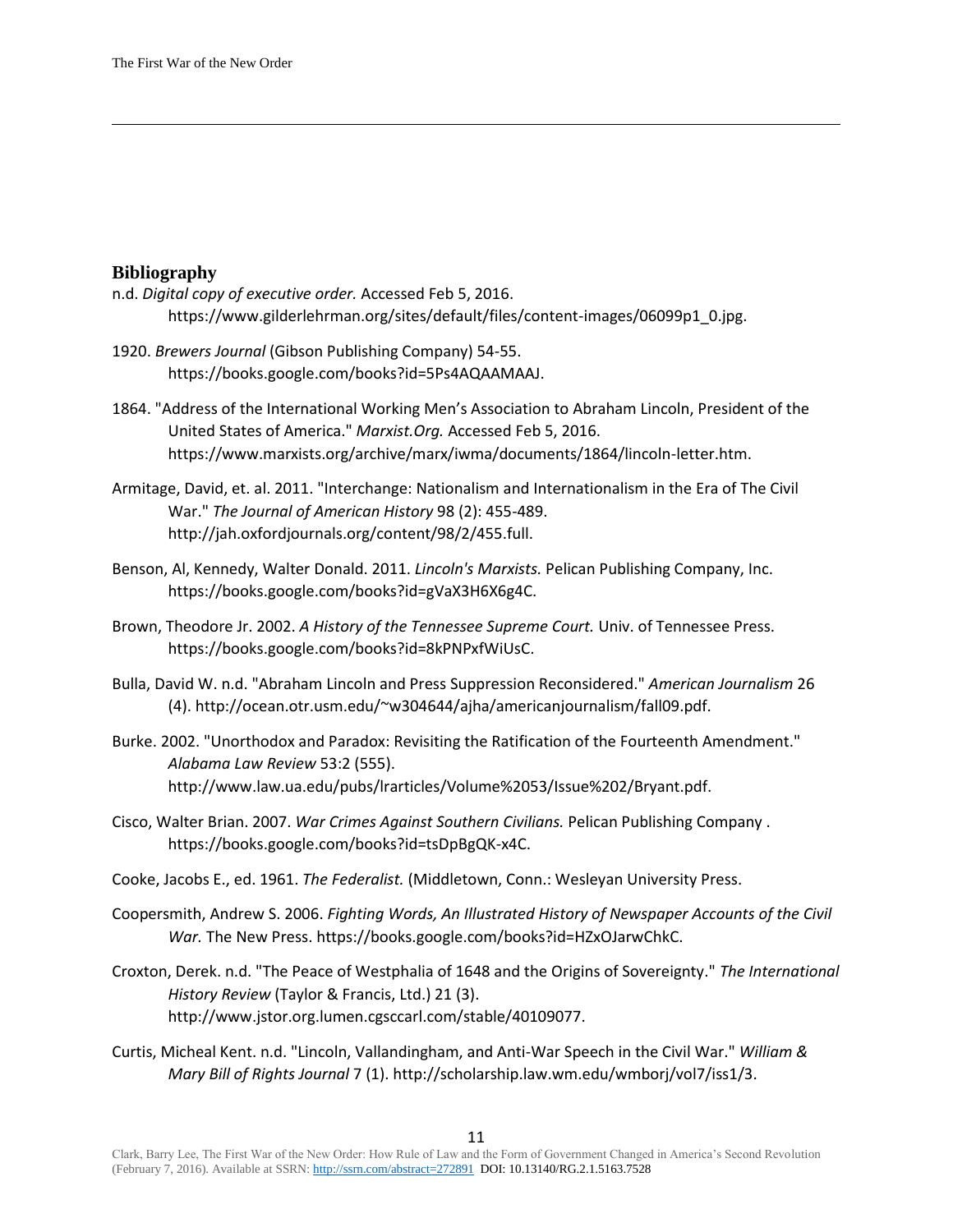- David, Lawrence. 1957. "There is no Fourteenth Amendment." *U.S. News and World Report.* Accessed Feb 5, 2016. http://www.constitution.org/14ll/no14th.htm.
- n.d. "Definitive Treaty of Peace 1783." *Library of Congress.* Accessed FEB 5, 2016. https://memory.loc.gov/cgibin/ampage?collId=llsl&fileName=008/llsl008.db&recNum=93.
- DiLorenzo, Thomas J. 2006. *Lincoln Unmasked.* New York. https://books.google.com/books?id=TcbR\_pf71cMC.
- n.d. "Executive Order Arrest and Imprisonment of Irresponsible Newspaper Reporters and Editors." *The American Presidency Project.* Accessed Feb 5, 2016. http://www.presidency.ucsb.edu/ws/?pid=70018.
- F., S. G. 1888. "The Suspension of Habeas Corpus During the War of the Rebellion." Edited by Wiley. *Political Science Quarterly* ([Academy of Political Science) 3 (3). http://www.jstor.org/stable/2139053.
- Fleche, Andre M. 2012. *The Revolution of 1861: The American Civil War in the Age of Nationalist Conflict.* University of North Carolina Press. doi:10.5149/9780807869925 fleche.5.
- Fletcher, George P. 2001. *The Secret Constitution: How Lincoln Redefined American Democracy.* Oxford, NY: Oxford University Press. https://books.google.com/books?id=P5VSyor50fIC.
- Forbes, C.S. 1902. "Vermont's Admission to the Union." In *The Vermonter: A State Magazine*, by C.S. Forbes. St. Albans. https://books.google.com/books?id=nFMSAAAAYAAJ.
- Graham, John Remington. 2005. *A Constitutional History of Secession.* Pelican Publishing Company. https://books.google.com/books?id=Gah0RdbHKmYC.
- Hamilton, Alexander, Madison, James, Jay, John. 2005. *The Federalist.* Edited by J.R. Pole. Hackett Publishing Company, Inc. https://books.google.com/books?id=IGlt\_DahElUC.
- Hines, Eric. 2012. *A Conservative's Treatise on American Government.* Xlibris Corporation. https://books.google.com/books?id=dLB1v4Smbz4C.
- Howard, Frank Key. 1863. *Fourteen Months in American Bastiles.* Kelly, Hedian & Piet. https://books.google.com/books?id=-G4UAAAAYAAJ.
- Johannsen, Robert W. 1950. "The Oregon Legislature of 1868 and the Fourteenth Amendment." *Oregon Historical Quarterly* 51 (1). http://www.jstor.org/stable/20611951.
- LeFeber, Walter. 1963. *The New Empire: An Interpretation of American Expansion, 1860-189.* Cornell University Press. https://books.google.com/books?id=PNOwdBf-dzcC.
- McDonald, Forrest. 2014. "Was the Fourteenth Amendment Constitutionally Adopted." *The Abbeville Review* (Abbeville Institute). http://www.abbevilleinstitute.org/review/was-thefourteenthamendment-constitutionally-adopted/.
- Moore, Wayne D. 2014. "The Fourteenth Amendment's Initial Authority: Problems of Constitutional Coherence." Virginia Tech. https://www.psci.vt.edu/research/2004\_Moore\_PDF.pdf.